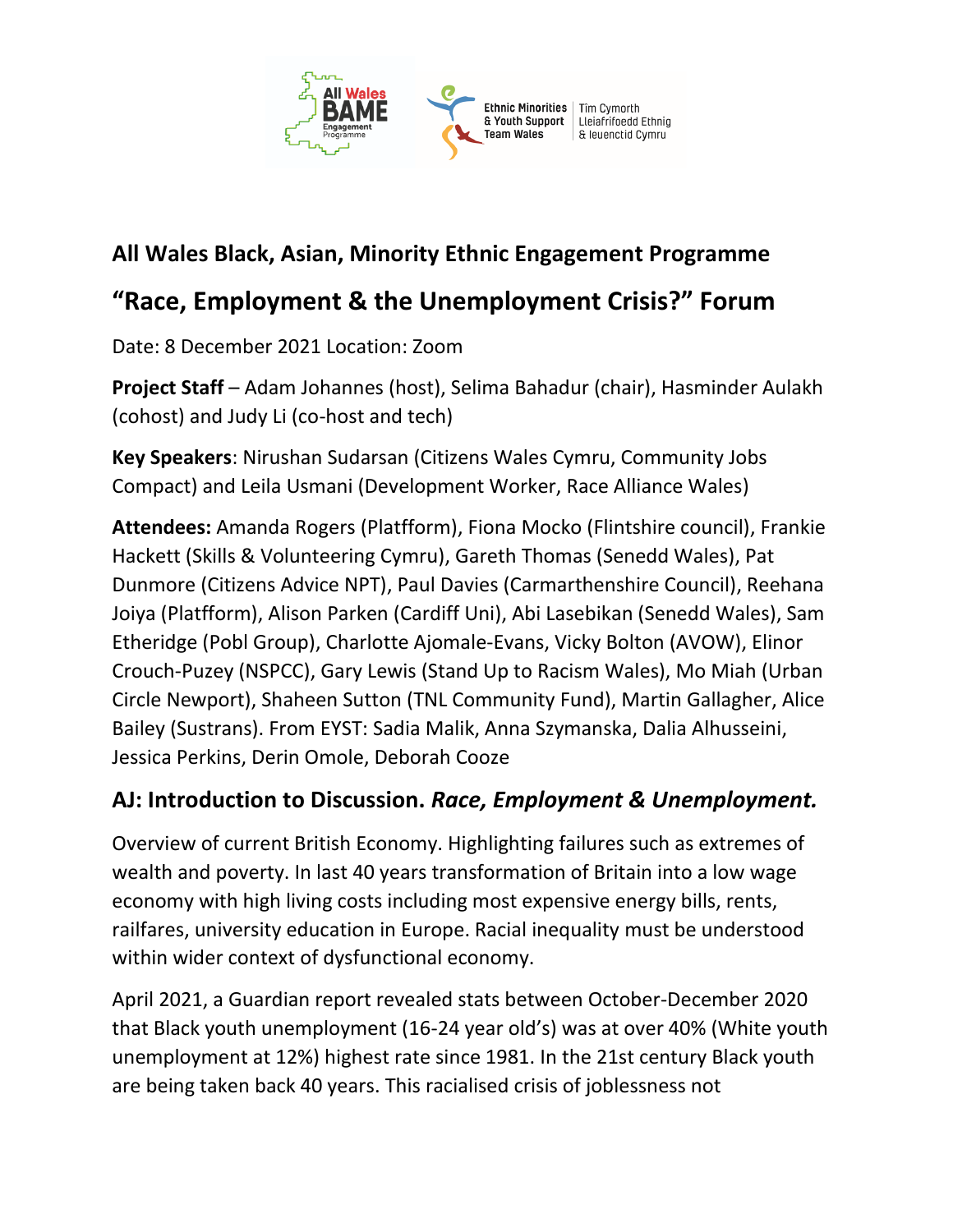

acknowledged or addressed enough at council, Welsh and UK government levels. Young people starting their adult lives in a state of precariousness that could shape their whole lives, including future wages and careers.

Poverty soared during pandemic. Spike in food bank use. BAME workers disproportionately hit with layoffs, less likely to be furloughed and trapped in more insecure areas of employment before COVID-19. TUC research says that for every year of the 21st century BAME unemployment has been 70% higher than White unemployment. When we talk about economic recessions, we have to ask why are BAME communities being trapped into a 'permanent recession'?

Is Britain's economy structurally racist? British economy built on racism, spanning five centuries and four continents. Cannot understand how a small island of the coast of the Western Europe became the no. 1 global economic superpower in the 18th and 19th century without centering the looting of India, Bangladesh and Pakistan to its East, and the imposition of slavery in the Caribbean to its West. This is the basis of the British economy. We also have to look at what happened during post-war reconstruction how migrant workforces were brought in to certain sectors of the economy.

The NHS, the jewel in the crown of the post-war welfare state rested on a migrant workforce from its inception, doctors from South Asia and nurses from the Caribbean. It is now Britain's most multicultural employer, kept going by workers drawn from over 200 countries, yet more than seventy years after its foundation BAME NHS workers still talk about facing structural racism from the nation's most multicultural employer? Why is this? Why is this an issue still?

We are often encouraged to see joblessness, precariousness and poverty as the result of individual failure or character flaws, but people on low incomes don't create global economic crises, they don't pay wages so low that people struggle to cover basic essentials, they never decided to impose the highest rents in Western Europe. Many of the decisions creating joblessness, precariousness and poverty in BAME communities are deeply structural to the British economy.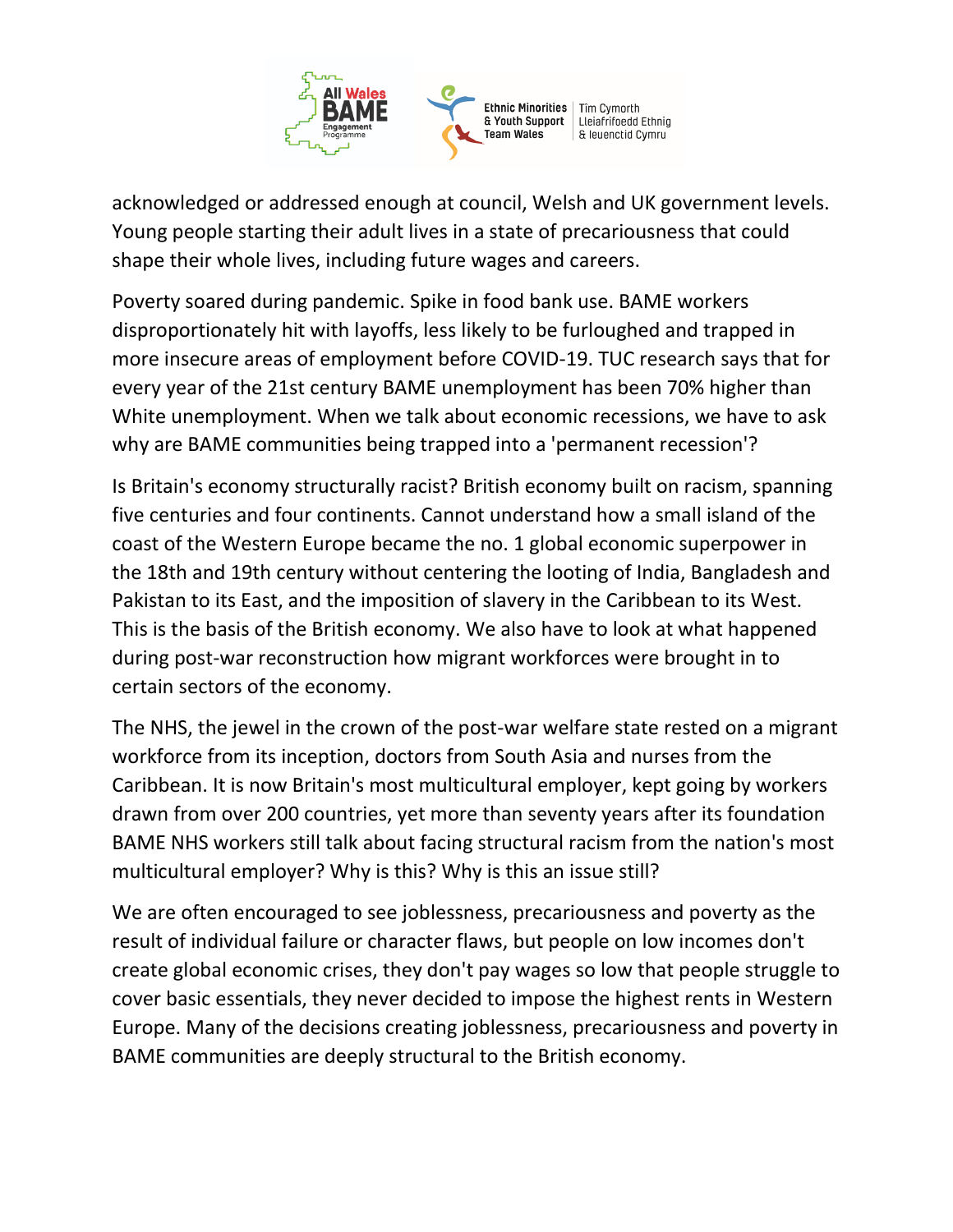

Too often these issues are framed in terms of 'breaking the glass ceiling' the barriers to a certain section of BAME communities being held back from representation in management, boards or elected to bodies like the Senedd. But even if some people break the glass ceiling, what does that mean, if the majority are in the class who are on their hands and knees cleaning up the broken glass? In the 1980s, Thatcher and Reagan used the term 'trickle down economics' to describe how if some people made it, their success and wealth would slowly trickle down to the rest of society, but maybe this didn't happen? But if we lift from the bottom, we all rise.

## **Introductions from Key Speakers**

**NS:** From Cardiff, lives in Grangetown. Community Jobs Compact is about getting people into work in good jobs that are paid a real living wage. In work and campaigning realised unemployment an issue after listening campaign in 2016/17. Listening campaigns involves one-to-one conversations with people from your area and surrounding areas. A team of leaders he was part of started to do this living campaign around Butetown, Grangetown, Riverside, the southside of the city of the Cardiff. Importance of 'southern arc' of the city explained later.

Doing this listening campaign and having one-to-one conversations, themes kept coming up around employment, lack of opportunities, lack of secure jobs, and jobs where people are paid well. Revealed issue not just issue for individuals, but for community as a whole.

Cardiff Bay transformed in last two decades with lots of big business coming in and cultural institutions. People didn't feel those businesses and those institutions benefiting local people. Local people didn't see themselves working inthese institutions and businesses. Ethnic minorities who grew up there, go to school there, families live there, struggle to find work in the institutions that have set up in their community.

An issue in the southern arc of the city. Launched *'Community Jobs Compact'* based on relationship between us, as individuals and community, and employers. Bridging gap between locals looking for work and employers struggling to get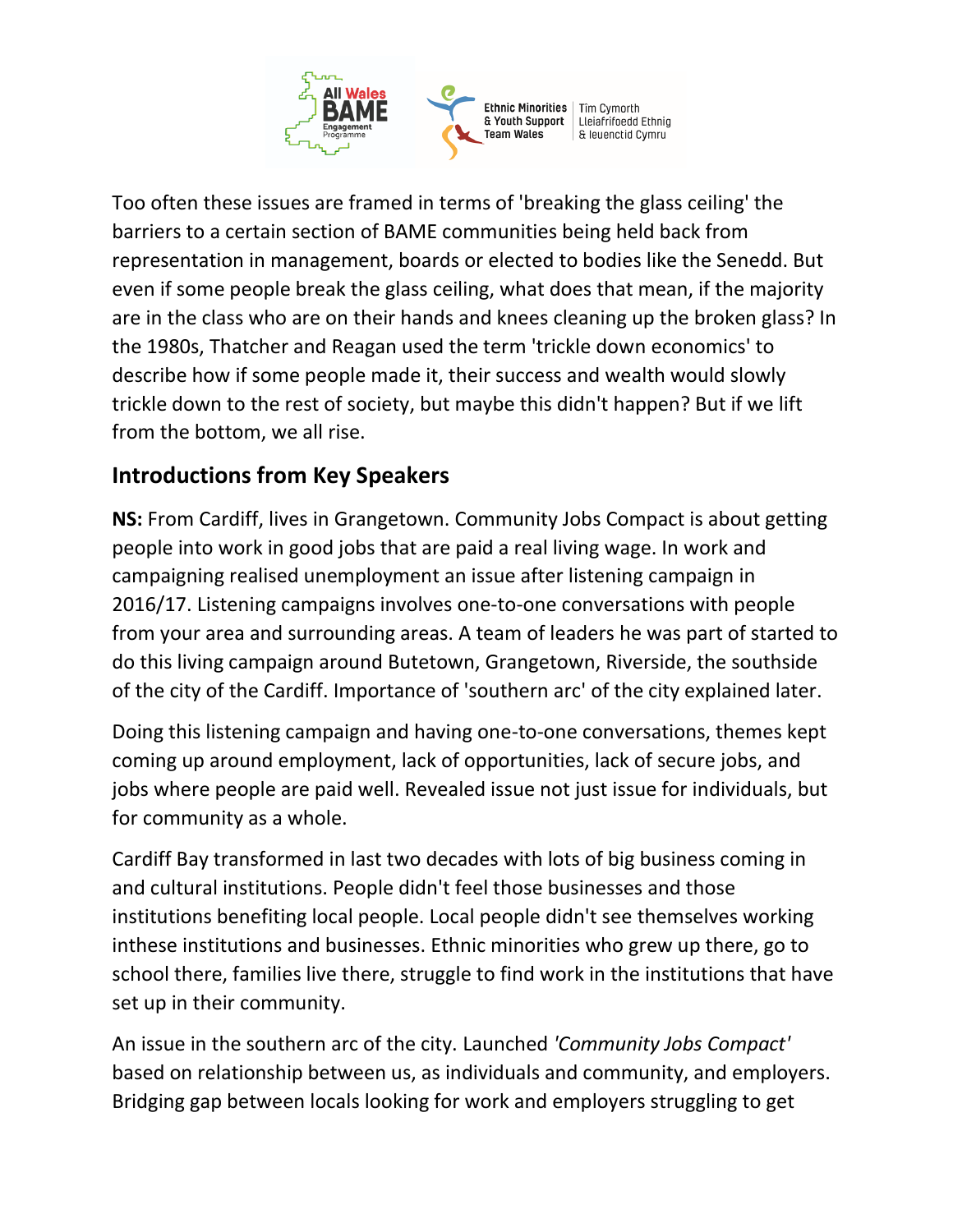

locals to work for them. The compact is an agreement with employers. A team identifies a list of local employers to target to sign up to the compact to make commitment to work with it to employ locals.

Three key elements

1. Compact asks employers to pay real living wage and accredit as a real living wage employer. From listening campaign found that people spoke to on poverty wages, temporary contracts and zero hours, working two or three jobs, struggling to meet essential needs. Paying all staff a real living wage essential.

2. Compact asks employers do unconscious bias training for those involved the hiring process. Hiring processes in the private sector not applied consistently across the sector. Also having a foreign sounding name or postcode was huge issue. From listening campaign found individuals said that their name or postcode from southern arc of city barrier to getting employment, felt only reason they didn't get certain jobs was name, address and where they lived. So having a hiring process that uses name/address blind CVs/applications.

3. Making sure there is job security and development for those who get work. We don't want people to get jobs and that's the end of it, we want high quality jobs there to be career development, training and be able to establish a long-term career. A lot of graduates and academically successful people were still getting jobs that were not long term, not good quality, still zero hours. This helps tackle unfair practices. An agreement between Compact, communities and employers. And build bridges between us and employers to target unemployment in our city.

Compact worked with employers sign posting people from our communities to them, worked with individuals helping them with CVs and applications forms to make them high quality, and with interview techniques.

Connected employers with trainers in unconscious bias and real living wage.

Many graduates were struggling to get jobs in big institutions. Community Jobs Compact started working with big employers, signed up 20 employers to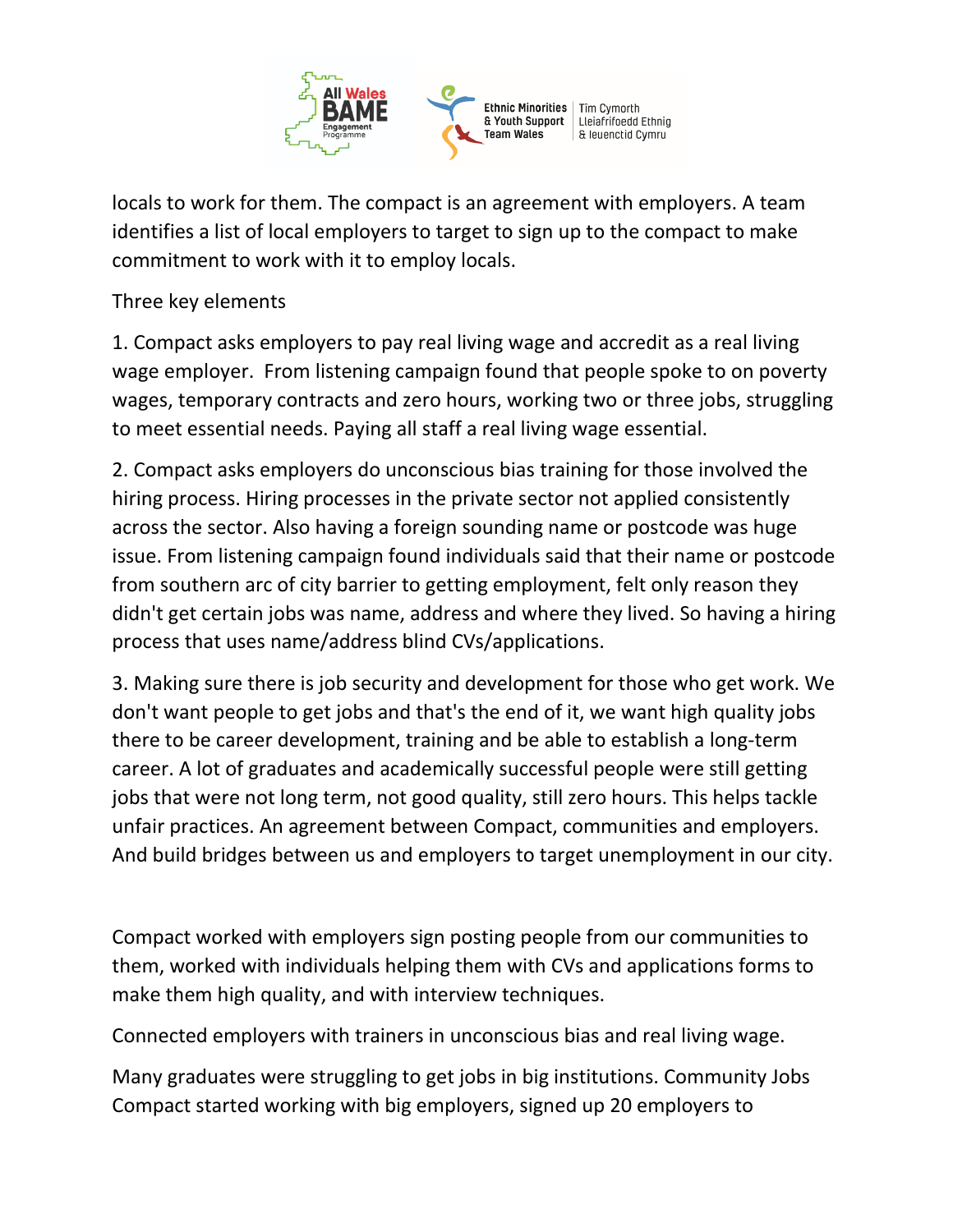

Compact. Has good case studies of apprenticeship scheme with Senedd/Welsh Parliament, good examples of relationships with Legal & General, Millennium Centre, Ikea to get local people into those places of opportunities.

Why Southern Arc of the city of Cardiff? If you look at Cardiff, southern arc vastly much more unequal. North is wealthier. Higher life expectancy and educational attainment. The south has been redeveloped, people have moved in. Our aim is that the compact bridges that gap and local people get those opportunities.

What is key for employers addressing under-representation in workforce is connecting with people who can connect you to the right people to get opportunities through the door, tailor your needs and the support you can offer, and work with communities to get that workforce in. Part of that is showing commitment, signing the compact, for example, shows you are willing to address under representation and inequality in the city.

Employers should think about their practices, how they can improve, work with communities to make opportunities more accessible and fairer.

**LU:** Project Development Worker for Race Alliance Wales undertaking actionbased research, this year's focus on racism in employment. Making recommendations to Government and public bodies. Since 2020 and murder of George Floyd, renewed emphasis on tackling racism locally, nationally, and internationally.

Research looks at experience of racialised workers in employment. Have heard stories of racialised workers in employment about treatment, about microaggressions that happen daily and create unsafe spaces.

High levels of racialised unemployment unacceptable. Same levels as 1980s. Going backwards, but also taking steps forward and need to emphasise also that forward momentum.

Since last year a new recognition from the White-majority in UK that institutional and systemic racism is prevalent everywhere. Racialised people have known this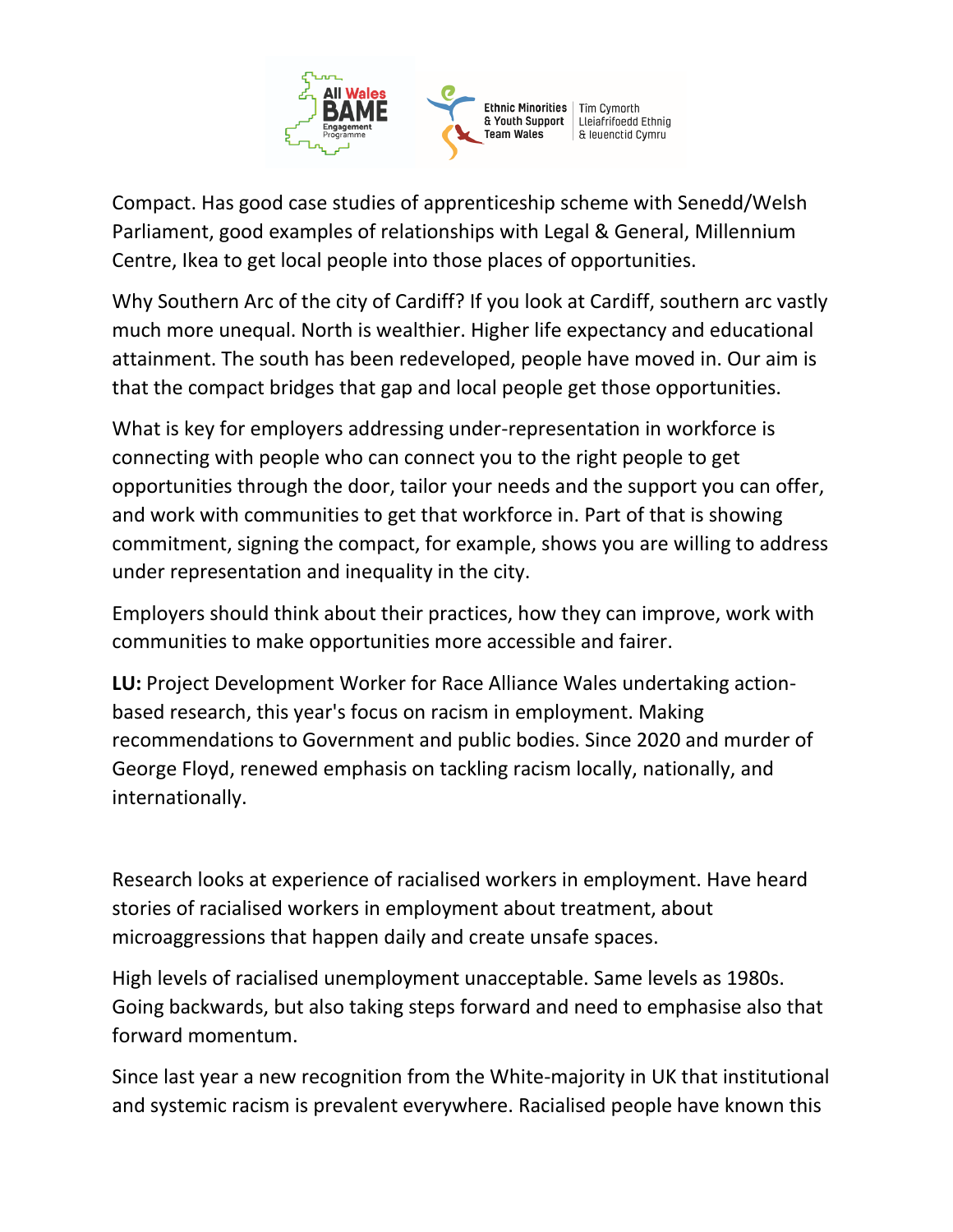

for a very long time, but more White people acknowledging. People are wanting to tackle this, and not just overt instances of racism, interpersonal relations, language and hate crime, but looking at how racial inequality embedded in every institution. White supremacy is foundation of world and society we live in. These institutions are a framework for society, and they hold a strong pillar in our socialisation and feed us as members of societies, our thoughts, our biases, our misinterpretations especially media and education institutions.

A lot of emphasis on recruitment and fostering diverse workplaces so employers don't look bad. But having a diverse workforce is not going to solve institutional racism and get rid of it. Hence, current research.

At present running interviews, doing a survey, literature review. Varied pieces around organizational culture in offices. One important piece from 2019 by Emmanuel Ogbonna at Cardiff University. Exploring organisational culture and its impacts on racialised workers. Found that organisations will reflect insidious racism prevailing in society, because they sit in society are staffed by the White majority, so cannot escape it.

When these organisations are fed by the wider culture in society then racialised people are discriminated against. Looked at through lens of recruitment, and internal promotion, it's not just about getting racialised people into employment, but also, are there development paths and support for career progression?

Culture management and internal promotion based on values and cultural-fits has a preference for people with the same values and cultures of the dominant culture. Ogbonna highlights gap of little understanding of what aspects of these culture are. He called for there to be more research on what these aspects are, how do they play out, what are their impact on professional arenas.

In relation to doing a job, what elements of culture and values do you need to do your job? Also, relationship development. Highlighted in our research is that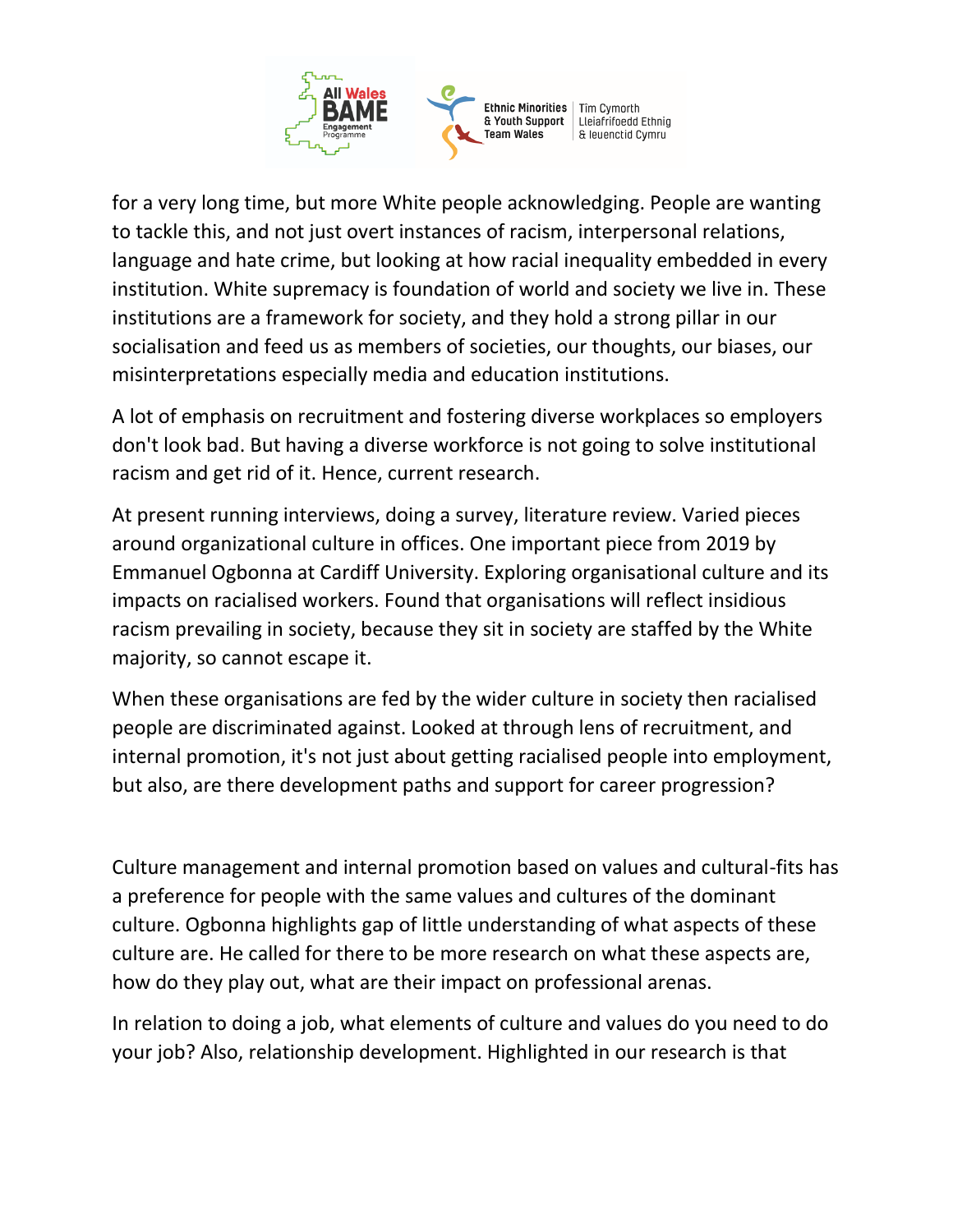

cronyism is rife, it is important who you know and who you have relationships within professional fields if you are going to progress.

In the development of the Race Equality Action Plan, Welsh Centre for Public Policy undertook some rapid reviews of evidence. In regard to employment, need to start prioritising psychological safety of staff. This came out when they reviewed evidence, documentation, and reports regarding recruitment, tackling workplace discrimination, development of anti-racist policies.

Psychological safety needs to be central. Remove risk of speaking up, voicing concerns, making mistakes at work. Racialised workers fear they will be pinned as the troublemaker, might lose their job, will impact their professional career, not just challenging racism but challenging everything.

So, this was basis of research proposal. Aim to decolonise research, racialised people researching experience of racialised people, looking at cultures, norms and interpersonal in office-based culture. Example, are you expected to make a cup of tea for everyone or just make one for yourself in office, is an example of norm. You can be ostracised if don't follow norms.

Want to understand how these aspects can impact racialised people specifically, tangibly in regard to progression in the workplace, but also emotionally and sense of belonging, what brings that sense of psychological safety? What makes people feel scared or anxious? Can they bring their authentic selves to work?

Racialised workers often feel they don't fit in, they feel they are not safe, hard to pinpoint or specify in words that White people understand and take action on.

A lot of these aspects of organisational culture are so pervasive due to international prevalence of White supremacy and how professional working and working in offices has been conceptualised. Many multicultural organisations, on face of it, promote adaptation to conformity to existing norms, failing to create room for other norms.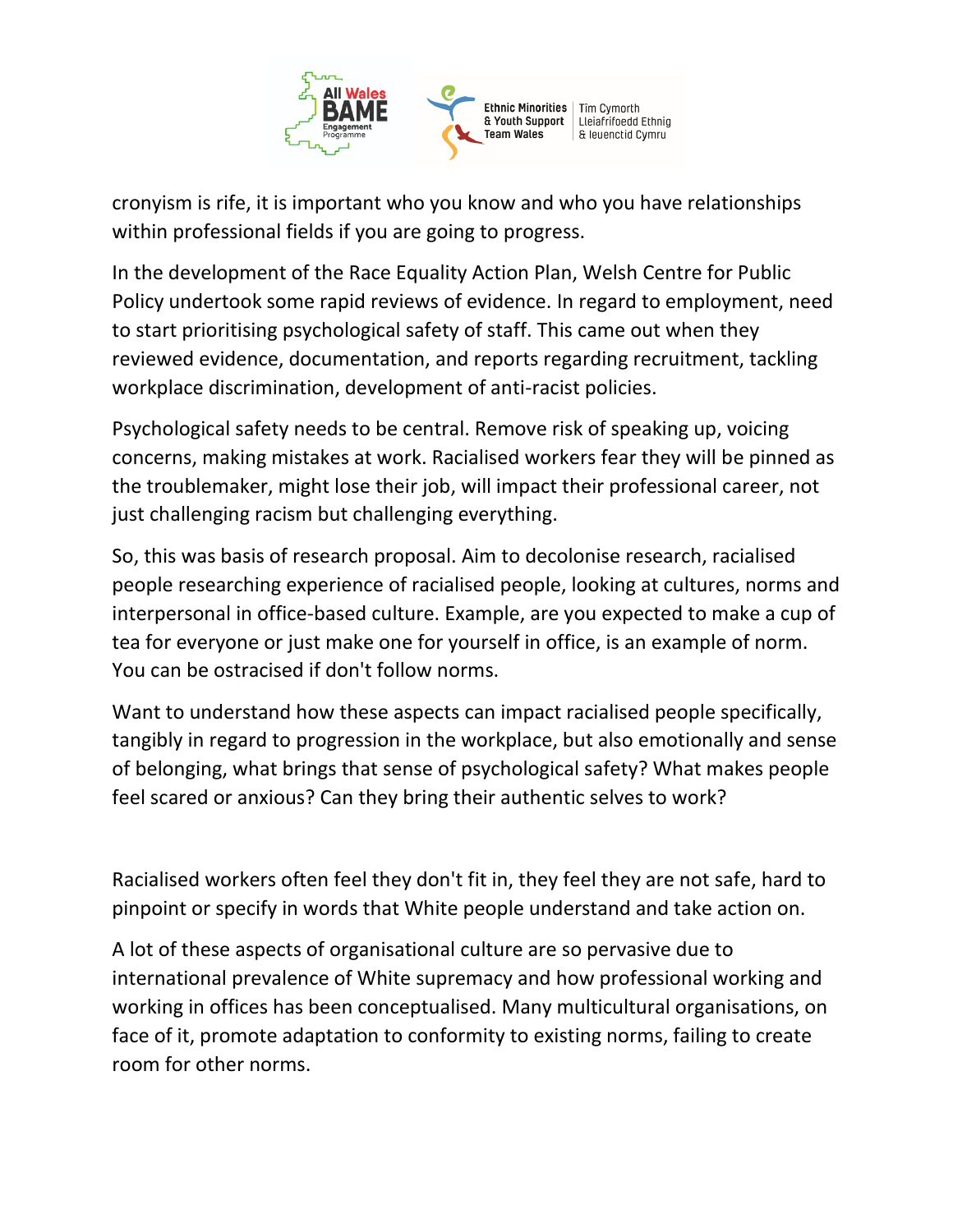

Employers need to start reviewing their cultures to mitigate these aspects, to have a diverse workforce will need recognising and making space for diverse cultures. We need to make sure people in employment can thrive, progress and develop. If we as racialised people face danger or vulnerability for bringing ourselves to work and challenging issues, we will not be able to thrive.

Maybe flip EDI (Equality, Diversity and Inclusion) around. Look at inclusion first, ensuring our organisations are inclusive first, to bring about diversity to ensure equality.

## **DISCUSSION**

**AJ:** Apologies on behalf of local Black Lives Matter activist who was due to speak, but unable to attend today due to unforeseen circumstances, will replay some of our conversation before event. People had recently gathered at unveiling of Statue of Betty Campbell, first Black headteacher in Wales, what is happening with our children and young people coming out of school facing unemployment and racism?

Black Lives Matter demonstration over summer. When one sector moves, sets in motion other sectors of society to stand up for themselves. So, in Cardiff, White NHS staff who organised a protest for a pay rise said they were inspired by seeing BLM that getting out into the streets could make an impact.

In the Black radical tradition on both sides of Atlantic, there is a huge history and legacy of political activism and organizing around economic injustice. Cut short by his assassination, Martin Luther King launched his *Poor People's Campaign*, arguing for a transition from civil rights to building a multiracial coalition with the aim to end poverty in America. He called racial injustice and economic injustice inseparable twins. Arguing that racism and economic disenfranchisement were linked. Speaking of early de-segregation campaigns he asked, What's the use of desegregating a lunch counter if our people can't afford the price of a hamburger and a cup of coffee?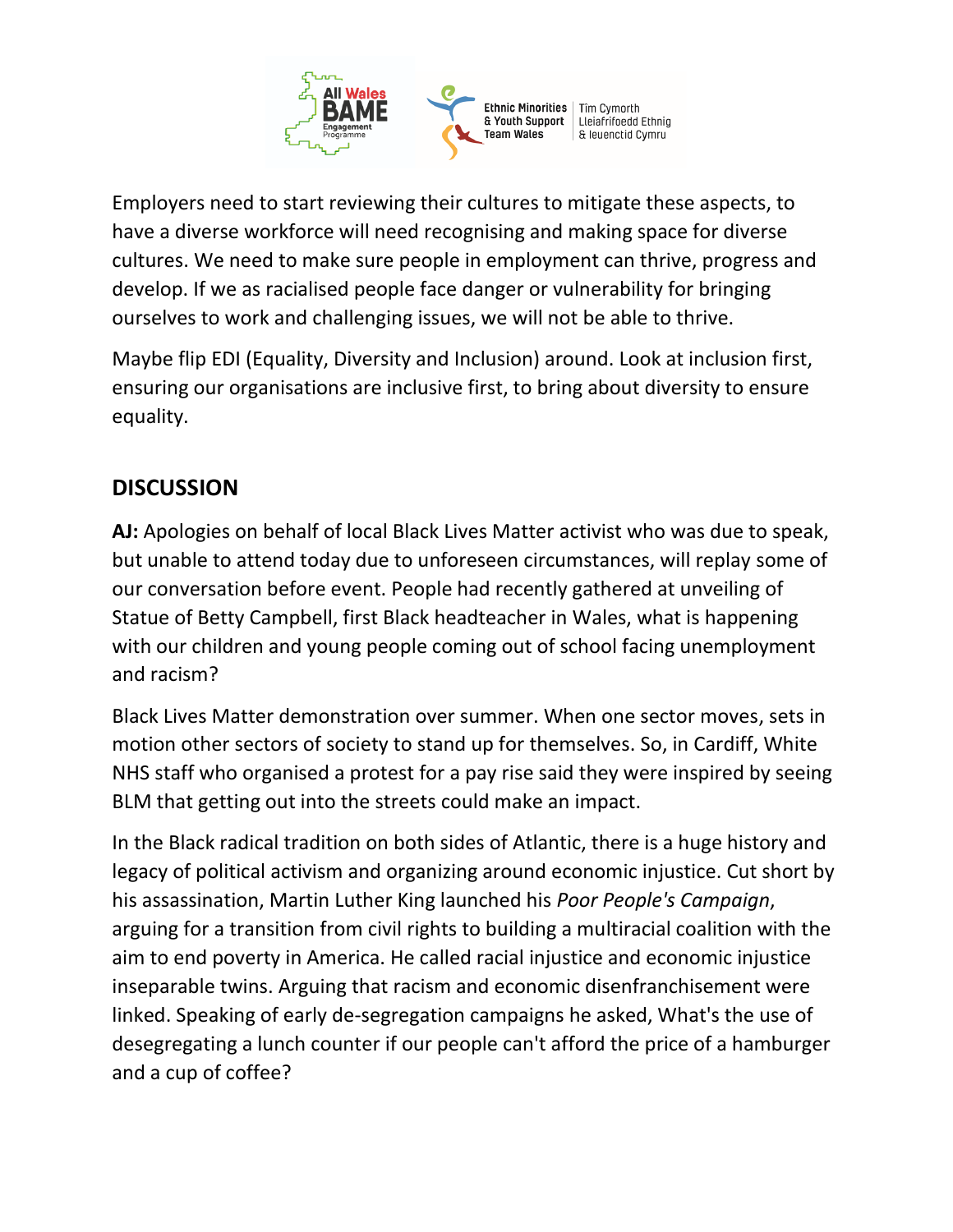

**LU:** Just having people who are brown or from ethnic minority backgrounds in a workforce doesn't mean you have solved problem of institutional racism. That's very relevant in Wales, getting people through the door doesn't change systemic disadvantages we see. What else are you doing to change the culture, change systems in place, disadvantaging some people?

Important that Community Jobs Compact is reaching into private sector. Sometimes wall between private sector and third sector.

Is Britain's economy structurally racist? Yes, the evidence we have covered in today's forum would suggest so. Disparities regarding unemployment, type of employment that racialised workers engaged in, low paid, insecure. We must look at the origins of British economy based in colonial-expansionist projects. Insurance was developed in banks based on enslaved bodies.

The way we are set up as a society means that wealth is horded by certain people, places and institutions. It is an unequal society we live in. The way our economy is set up. Unless you start thinking about work, livelihoods and people in different way, some people will be excluded from the opportunities claimed out there. The compact does this in a miniature, but we need to do this for whole society.

For some services there are scale payments where pay according to income, could we do scale payments based on if people pay less on basis on race to mitigate racial disparities?

Reparations for slavery are discussed in the US but rarely in the UK. Welsh Government are doing audit of buildings, monuments, street names etc. linked to slavery. Shouldn't wealth based on slavery be given back to the community?

We have Black Pound Day. Invest in and spend money in Black and Brown businesses could be a way to start shift to an anti-racist economy.

**Comment from attendee:** History of British capitalism white-washed, story of triangular trade and slavery and empire obscured. Very difficult to transform police, army, and judicial system because they grew up under this history of economic racism. Important in trade unions to raise issue of unconscious bias,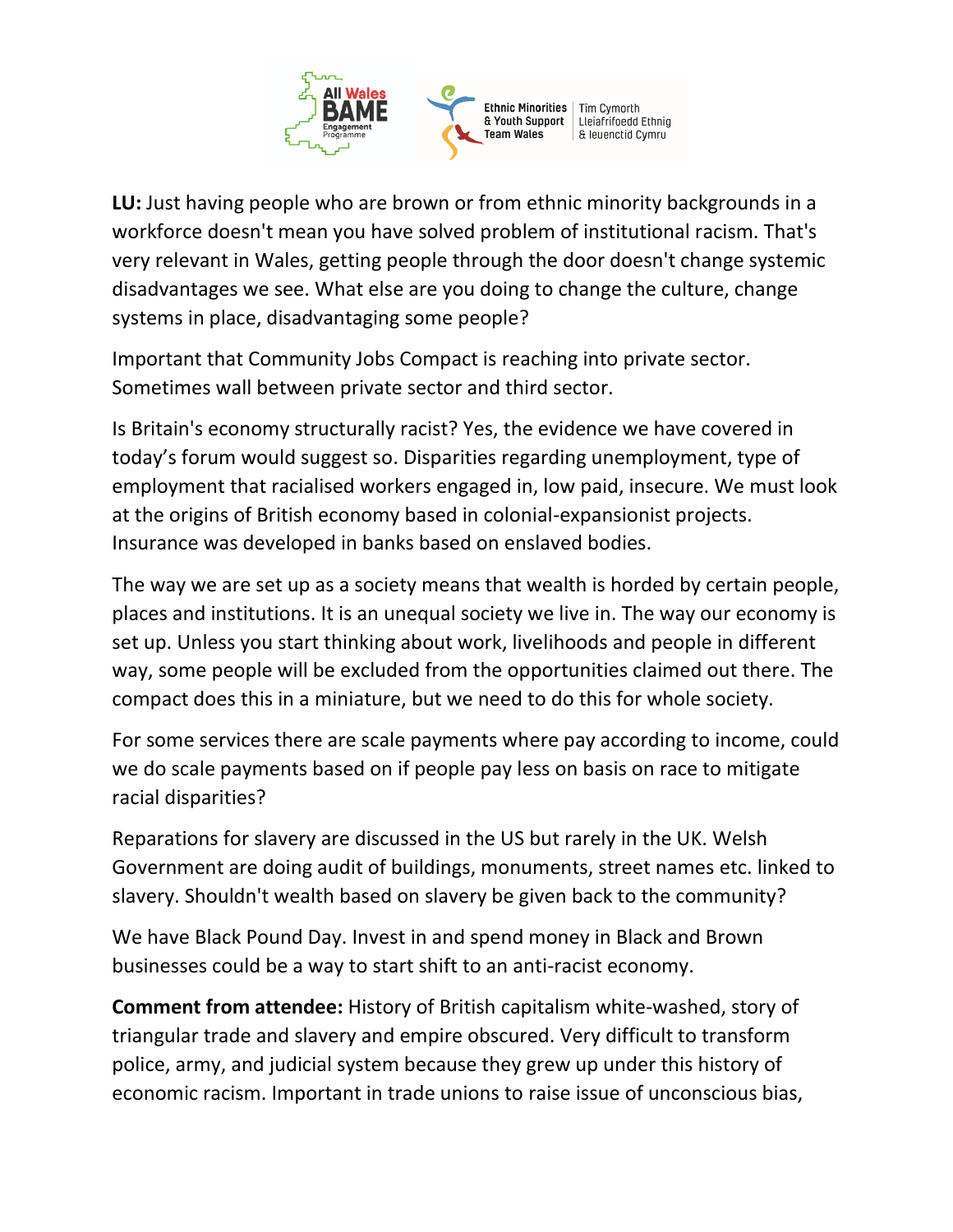

gender and race pay gaps. Need to be on the streets. March for UN Anti-Racism Day important.

**Comment from attendee:** Charity trying to make spaces and places for everyone, but not reflected in the workforce. Team is growing, is not attracting as a diverse range of applicants as would like. How do we do that? How do we make the application, interview and hiring process attractive without giving impression that you are filling a diversity quota or being tokenistic?

**HA:** Explicitly mentioning diversity in adverts, and blind applications with no names, addresses and postcodes could attract more diverse candidates.

**NS:** Many organisations have the same issue. Think about relationships you have now and connections you must advertise vacancies, it's not tokenistic, if you build community relationships and reach out. If diverse candidates come forward and do not come through, then look into reasons why.

**AJ:** A book, *The Invention of the White Race* by Ted Allen, useful in understanding how economies become structurally racist. When White people first went to Virginia in the 16th century and started to bring people from Africa over as enslaved people, historian noticed going through court records in early decades, words 'White' and 'Black' rarely used. Instead referred to Italians, English, Africans and so on. Suddenly these words 'White' and 'Black' began to be used more decisively.

There had been a rebellion where lower class White people gained some support from Black slaves against the rich White people. From this point, a much more systematic and structural racism was introduced - 'the invention of the White race' to bind lower class White people to rich White people with certain privileges and a sense that they were part of the ruling group, who were actually holding them down This racial division of the workforce that would appear to favour poor White people was also the secret to holding down both the White and Black working class, by giving one section some privileges and a sense of superiority, while denying them real liberation. These racial hierarchies have divided us, this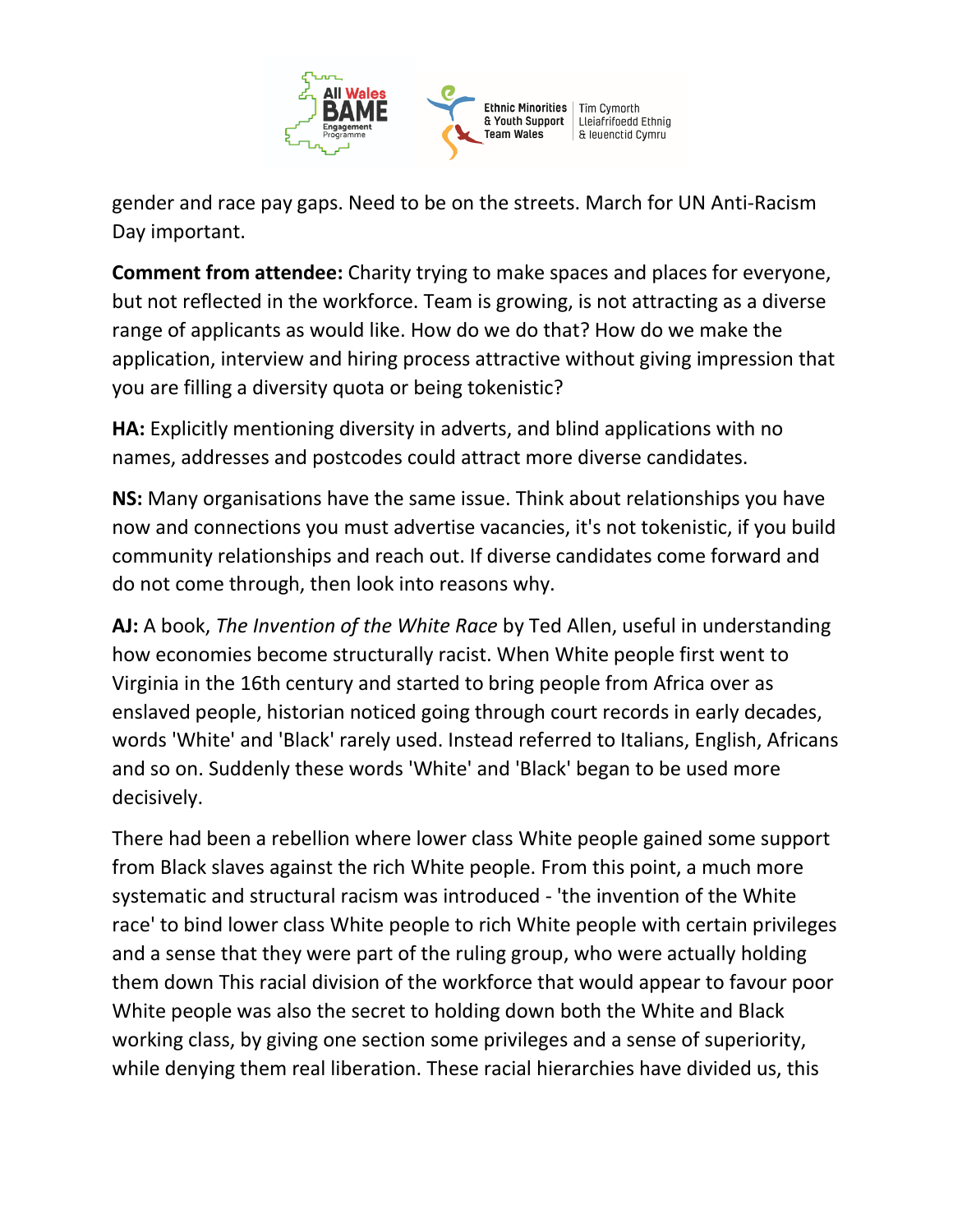

must be recognised. How do we bridge these gaps and build alliances to take on those right at the top and free everyone?

**LU:** The Welsh Government making provision for lending and loaning to BAME businesses? In Welsh Development Bank, in 2019, committed to looking at gender equality in their work, who they fund, and bring more focus to that. Could they do the same for race equality? And focus on multiple strands? Not just tick box one form of inequality, but consider all at once, and put pressure on them.

**Comment from attendee:** Wales Food & Drink working with Welsh Government are doing things to bring together black owned businesses to see how they can help them, and create employment, including training meetings, but this is an early stage.

**Question:** Why are so many in BAME communities hit badly in recessions?

**LU:** The economy is structurally racist. The institutions that manage the economies are institutionally racist. When you look at Bank of England setting the interest rates. The Bank of England is institutionally racist. Racialised workers are too overrepresented in insecure sectors of the economy. During COVID we saw who was impacted by job losses.

**NS**: BAME individuals are heavily represented in communities that are undeveloped or gentrified. Issues around racism in education that holds people back, issues around housing and environment play a role in why BAME communities are impacted more. It's about systemic racism and inequality we have in the UK. We can't tackle one problem in isolation, have to tackle every issue with an anti-racist approach to all. If we solve one, but leave the rest, we won't solve the racist economy.

**Comment from attendee:** Marcus Garvey talked about vertical and horizontal economies. How to own a farm, seed, distributing and marketing and everything between. Black owned businesses have struggled, need to diversify their literacy, and opportunities not offered. Would be good to have training and mentoring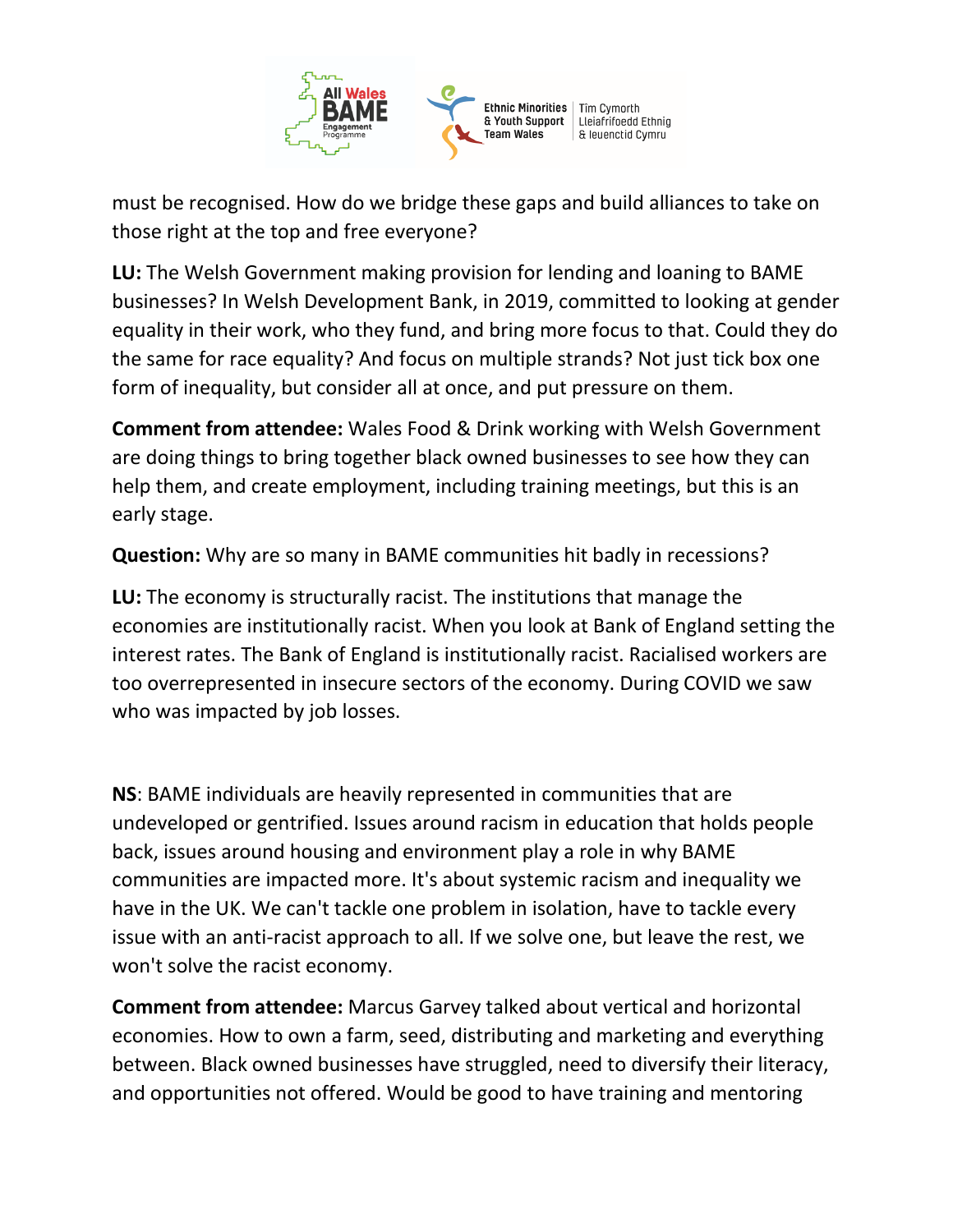

programmes that could broaden people's understanding and ability to intervene in the global economy.

**Question:** How do we build back better? To ensure Wales and the UK economy is safer and more profitable for BAME communities?

**NS** - Idea of 'Build Back Better' is rhetoric used by those in power to take no responsibility of how things were before. To say we will tackle the problem even though we created it. We need investment, creating more equal opportunities for those not getting opportunities. We have seen progress over 18 months from murder of George Floyd to the pandemic, culture is shifting due to work on ground by activists, organisers and leaders creating the change. We need to make sure entrepreneurs give out that funding, offer that mentorship, build relationships in communities. More representation not good enough, better to have actual quotas. Looking at leadership journeys within current staff. Listen to workforce and culture changes will come from them. Making sure that staff gets a decent wage that provide essential needs and services. Social care, supermarket workers and other minimum wages on frontline when we were in the crisis of the pandemic still on low wages.

**LU:** Creating environments that are safe to work in. Everything is influenced by the economy; everything is impacted by the economy. How do we create psychological safety and well-being for racialised workers? This is not just theory. Even if we are not directly experiencing these attacks, we know that our brothers and sisters are, and it takes our toll on our mental health and well-being. We need to push for organisations to listen to staff, creating spaces to support them. hear them out, we need to adopt MacPherson definitions of a racist incident that focuses on, and centers experience of person who has been harmed, rather than opinion of others. Incident in school when a Black teenager being bullied with racist slurs, got to the point where it got to a physical fight with White students, they were all punished the same way, with no consideration of context.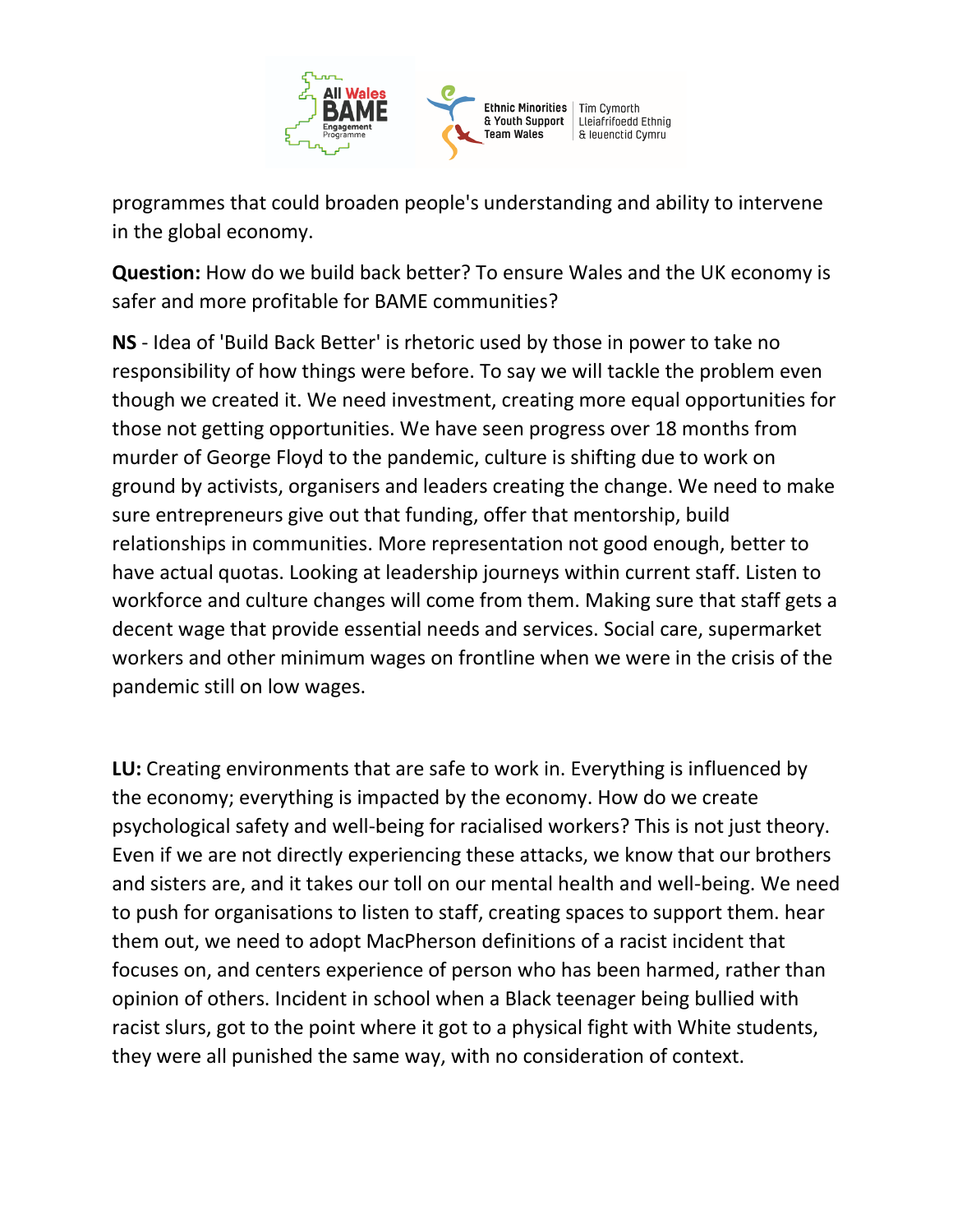

**Question:** What is impact on individuals, communities, and society if poverty and jobless soars on a racialised basis?

**LU:** It will impact people's mental health, their physical health, impact ability to move into other areas, re-training, education, impact people's abilities to support each other, impact people's ability to come together and work together, impact people's ability to engage in entrepreneurial activities because they won't have the financial foundation or energy to do so. As long as it soars, it will prevent people from engaging in broader society and engage in the economy, creating gaps in society. It effects working class, and disproportionately effects racialised working class. Creates culture wars between White and racialised working class, and we have to break down this culture war.

**HA:** How do we safeguard People of Colour working in rural Wales. Example of valleys, base of Rhondda. Will I have bigger job prospects in cities? Few opportunities for people in general, even more so if you are a racialised woman. Can feel toxic to stay, despite loving community. We don't have a good basis in the economy to keep people in these communities? What can be done?

**NS:** Rural parts of Wales have issues regardless of race because of historical under-investment and lack of wealth and opportunities in those places. We need investment, investment comes from government and big business. We need them to create more opportunities, so people don't move out. Lots of challenges for people trying to solve that problem, exacerbated by poor infrastructure, even poor Wi-Fi infrastructure, have to invest in these communities to create more wealth and opportunities.

**Comment from attendee:** In North Wales the opportunities for Gypsy, Roma, Traveller communities are really scarce. Austerity has stripped services such as support for GRT pupils, so kids go under the radar and get lost and go under radar in the bigger towns, but even less funding in rural areas. Seen youth clubs and youth centres closed down due to austerity funding cuts. When these community facilities and services supporting young people were taken away, important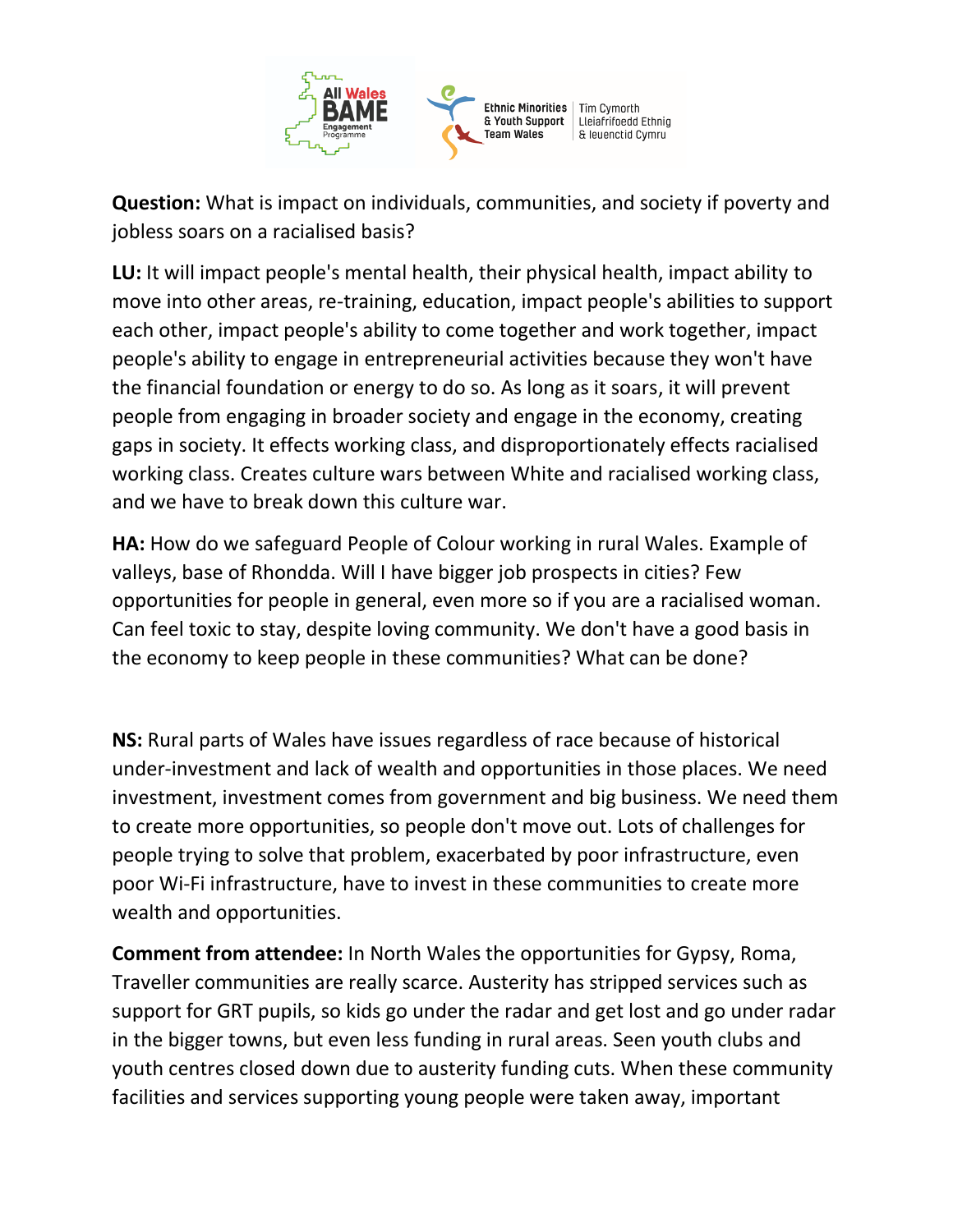

opportunities for young people to access support and life opportunities they might not have had before were also closed down. That funding could be lifechanging, give people opportunities they never had, because of who society told them they are supposed to be. If the funding is not there, people's life chance taken away.

**LU:** Don't do things through fear but because they are the right thing to do.

**NS:** We need to tell the personal stories of poverty - it effects your health, paying the bills, exercise, getting good education, the real-life stories. You can go away and try and grasp why structural issues affect us. Think about what you can practically do, how do we make workplaces more inclusive, more diversity and representation, reach out to someone who can help you along that journey.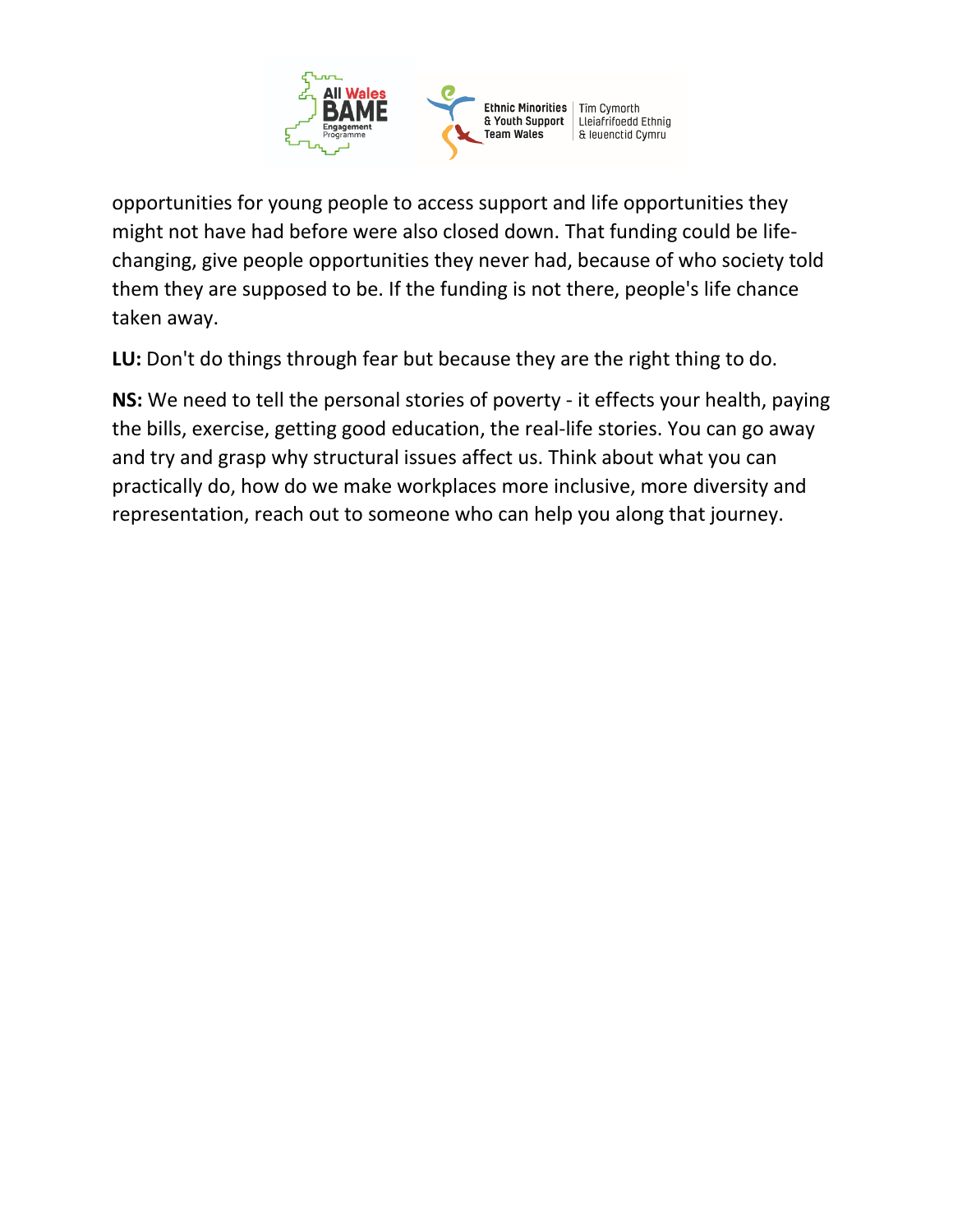

## **APPENDIX 1**

# **RACE & THE UNEMPLOYMENT CRISIS**

### **FORUM AGENDA for Wednesday 8 December, 10am-12pm**

**Key Speaker/Panelist:** Nirushan Sudarsan (Community Jobs Compact, Citizens Wales Cymru), Leila Usmani (Development Worker, Race Alliance Wales) + Bianca Ali (Black Lives Matter Cardiff Community)

**EYST**: Adam Johannes (host), Selima/Hasminder (co-host/chair) and Judy Li (cohost and tech)

| 09:45-    | Log in to Zoom meeting      | Key speakers and EYST |
|-----------|-----------------------------|-----------------------|
| 09:55     |                             |                       |
| 10am      | Welcome. Team introduces    | Adam, Judy, Selima,   |
| $-10.10$  | themselves $-$ J, S, H      | Hasminder             |
|           |                             |                       |
|           | S & H says for 3 mins why   |                       |
|           | they think the topic is     |                       |
|           | important                   |                       |
| 10:10     | Overview of topic and       | Adam                  |
| $-10.20$  | introduction of three       |                       |
|           | speakers                    |                       |
| $10:20 -$ | Nirushan/Leila/Bianca speak | Key speakers          |
| 10.45     | for around 5 mins each, N   |                       |
|           | may speak for a bit longer  |                       |
| 10.45     | Open Discussion, with some  | Selima & Hasminder    |
| $-11.50$  | pre-prepared questions for  |                       |
|           | when pause in               |                       |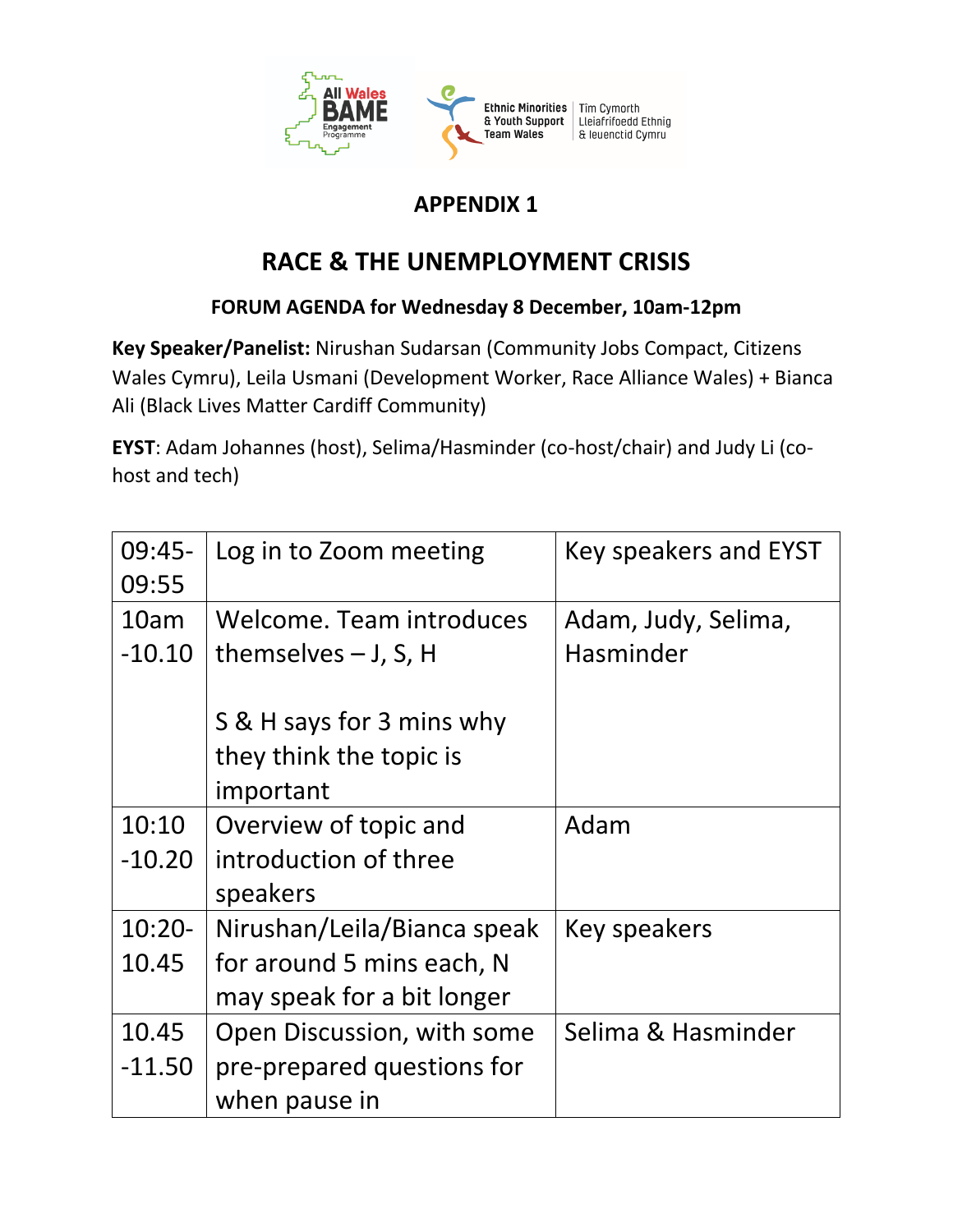

|       | discussion/flow<br><b>Closing comments</b> |      |
|-------|--------------------------------------------|------|
|       | 11.50 Closing remarks                      | Adam |
| $-12$ |                                            |      |

#### **PRE-PREPARED QUESTIONS TO PANEL**

**We have had three very interesting presentations, we would like to ask the speakers to response to each other's presentations, was there anything another speaker said that captured your attention?**

*Our publicity for this event asked a question, 'Is Britain's economy structurally racist'? Would you say, yes, or no? If yes, how? How can an economy be racist? Should we start using the term 'Economic Racism'? What would an anti-racist economy look like?*

### **Why are many Black, Asian and Minority Ethnic communities hit so badly by recessions?**

*Everyone who wants to work deserves decently paid, good quality work. Leila's presentation suggests that even when people find work, some workplaces are alienating for BAME workers. Since COVID, many commentators have said economic recovery after the pandemic should 'build back better'. What would need to happen to 'build back better' Britain and Wales' economy for Black, Asian and Minority Ethnic communities?* 

**What is the impact on individuals, families and our communities if joblessness and poverty soars, including on a racialised basis?**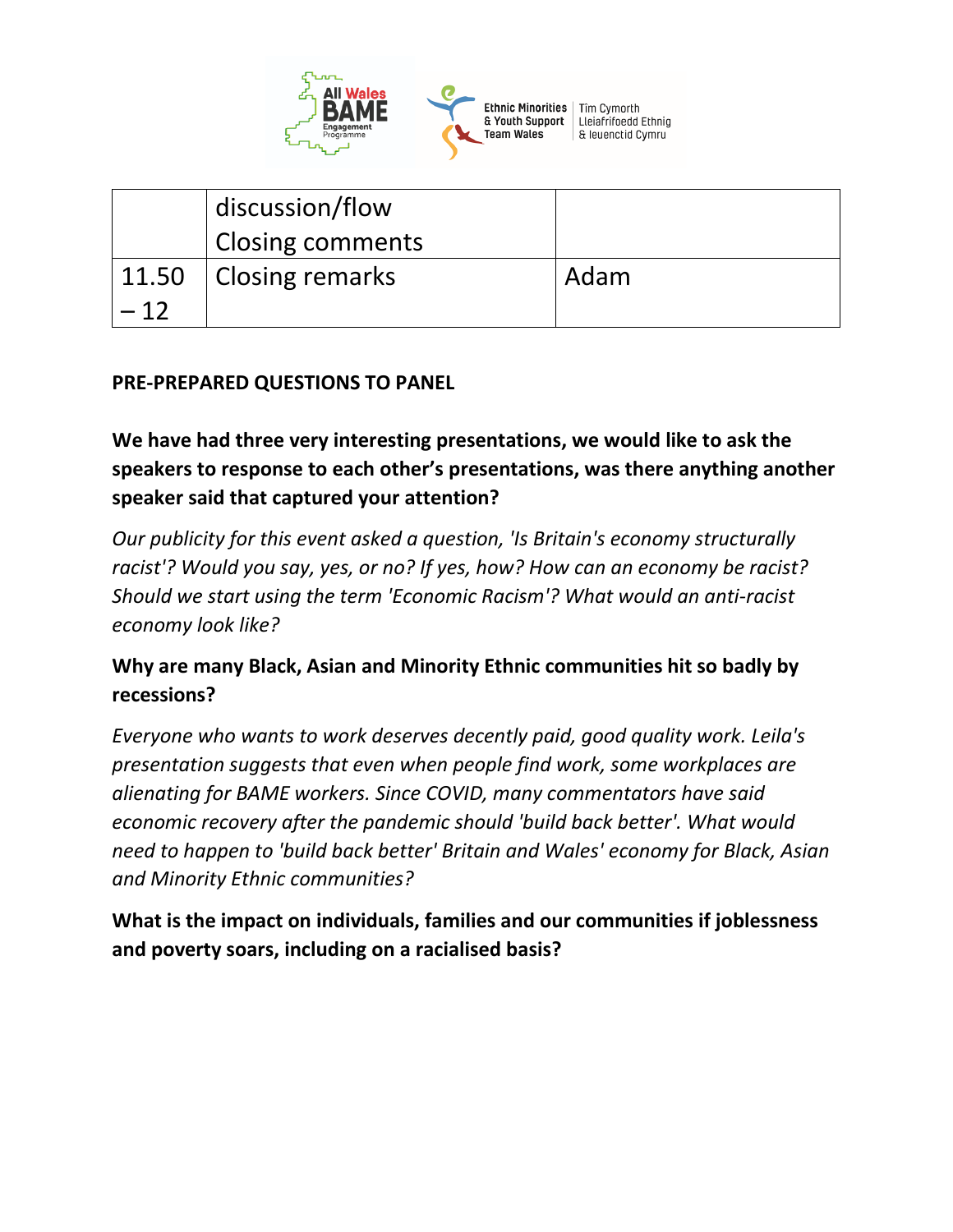

*Many issues were raised in the three presentations. What action(s) would you like to see from local employers, the council, Welsh Government and UK government to help improve things?*

**In Wales, our government is looking to establish a non-racist country by 2030, as per the Race Equality Action Plan. In relation to employment, what to do see as the most difficult area for this to be achieved? The employers recruiting people from Black, Asian or Minority Ethnic backgrounds? Employers being more inclusive with their practices for diverse team members? Progression along the career path for Black, Asian or Minority Ethnic individuals? & Do you think we will achieve a non-racist Wales in less than 10 years time?**

*In your experience (personal or professional) what stops individuals from Black, Asian and Minority Ethnic backgrounds applying for certain jobs/within certain organisations? To start making a difference to unemployment figures among our communities, is it time to start calling out bad practise that is present in employers, organisations, even funding decisions?*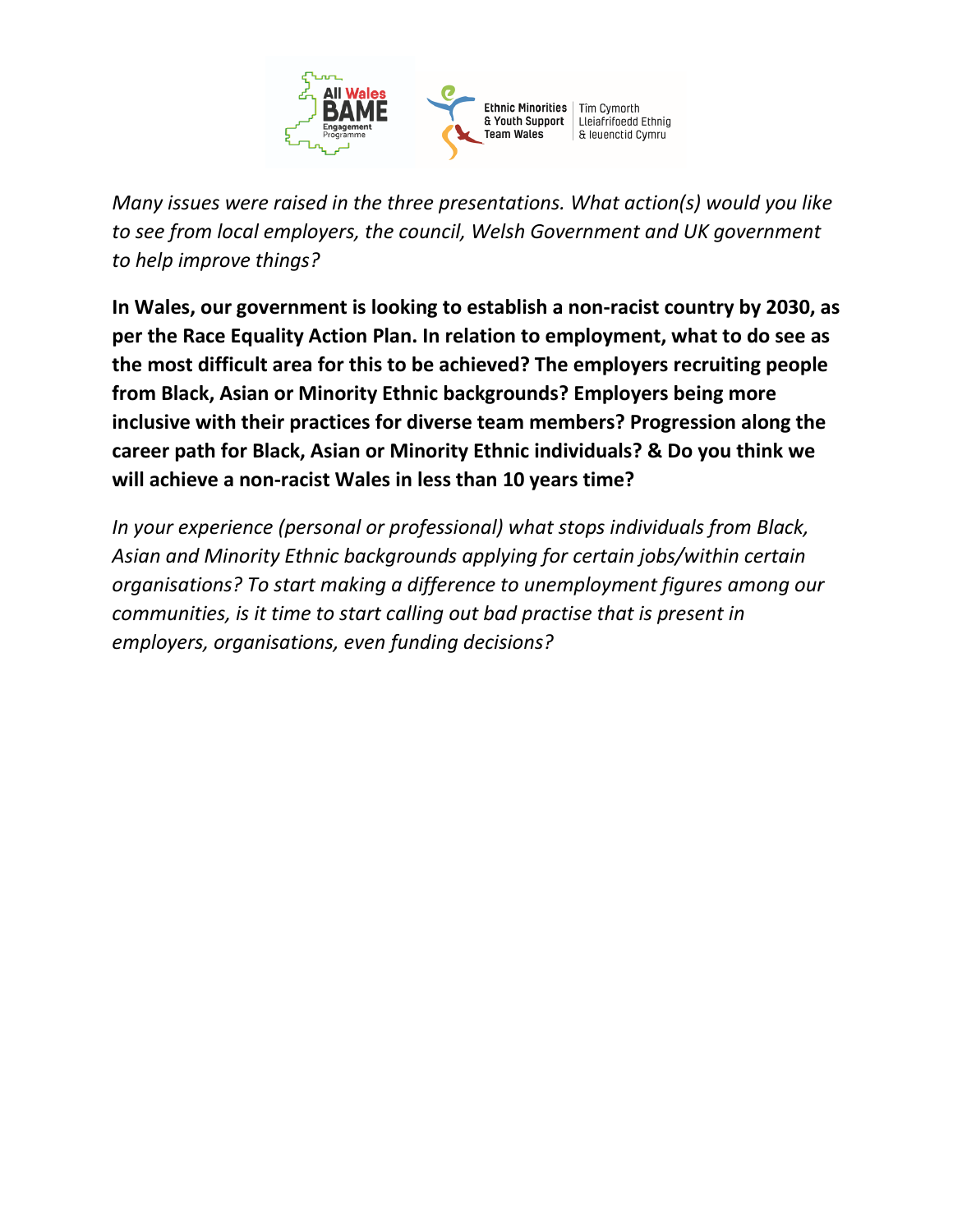

## **APPENDIX 2**

### **Resources mentioned during presentations**

Nisreen from Wales TUC asked us to share this link on BAME workers trapped in zero hour contracts jobs, she made the point that we often try to get people into any job, but we have to push for good quality jobs.

[https://www.tuc.org.uk/research-analysis/reports/bme-workers-zero-hours](https://www.tuc.org.uk/research-analysis/reports/bme-workers-zero-hours-contracts)[contracts](https://www.tuc.org.uk/research-analysis/reports/bme-workers-zero-hours-contracts)

Ethnic minority unemployment 70% higher than white joblessness for past 20 years:

[https://www.independent.co.uk/news/uk/home-news/ethnic-minority](https://www.independent.co.uk/news/uk/home-news/ethnic-minority-unnemployment-labour-disparity-b1950050.html)[unnemployment-labour-disparity-b1950050.html](https://www.independent.co.uk/news/uk/home-news/ethnic-minority-unnemployment-labour-disparity-b1950050.html)

Black youth unemployment rate of 40% similar to time of Brixton riots. Young Black workers have been hit disproportionately hard during the pandemic, according to Guardian analysis, with more than 40% unemployed – three times worse than white workers of the same age:

[https://www.theguardian.com/society/2021/apr/11/black-youth-unemployment](https://www.theguardian.com/society/2021/apr/11/black-youth-unemployment-rate-brixton-riots-covid)[rate-brixton-riots-covid](https://www.theguardian.com/society/2021/apr/11/black-youth-unemployment-rate-brixton-riots-covid)

This is a newspaper report on TUC research, Ethnic minority unemployment 70% higher than white unemployment for past 20 years.

Ethnic minority unemployment 70% higher than white joblessness for past 20 years | The Independent :

[https://www.independent.co.uk/news/uk/home-news/ethnic-minority](https://www.independent.co.uk/news/uk/home-news/ethnic-minority-unnemployment-labour-disparity-b1950050.html)[unnemployment-labour-disparity-b1950050.html](https://www.independent.co.uk/news/uk/home-news/ethnic-minority-unnemployment-labour-disparity-b1950050.html)

Article based on full report: "Ogbonna, E. (2019) The uneasy alliance of organisational culture and equal opportunities for ethnic minority groups: A